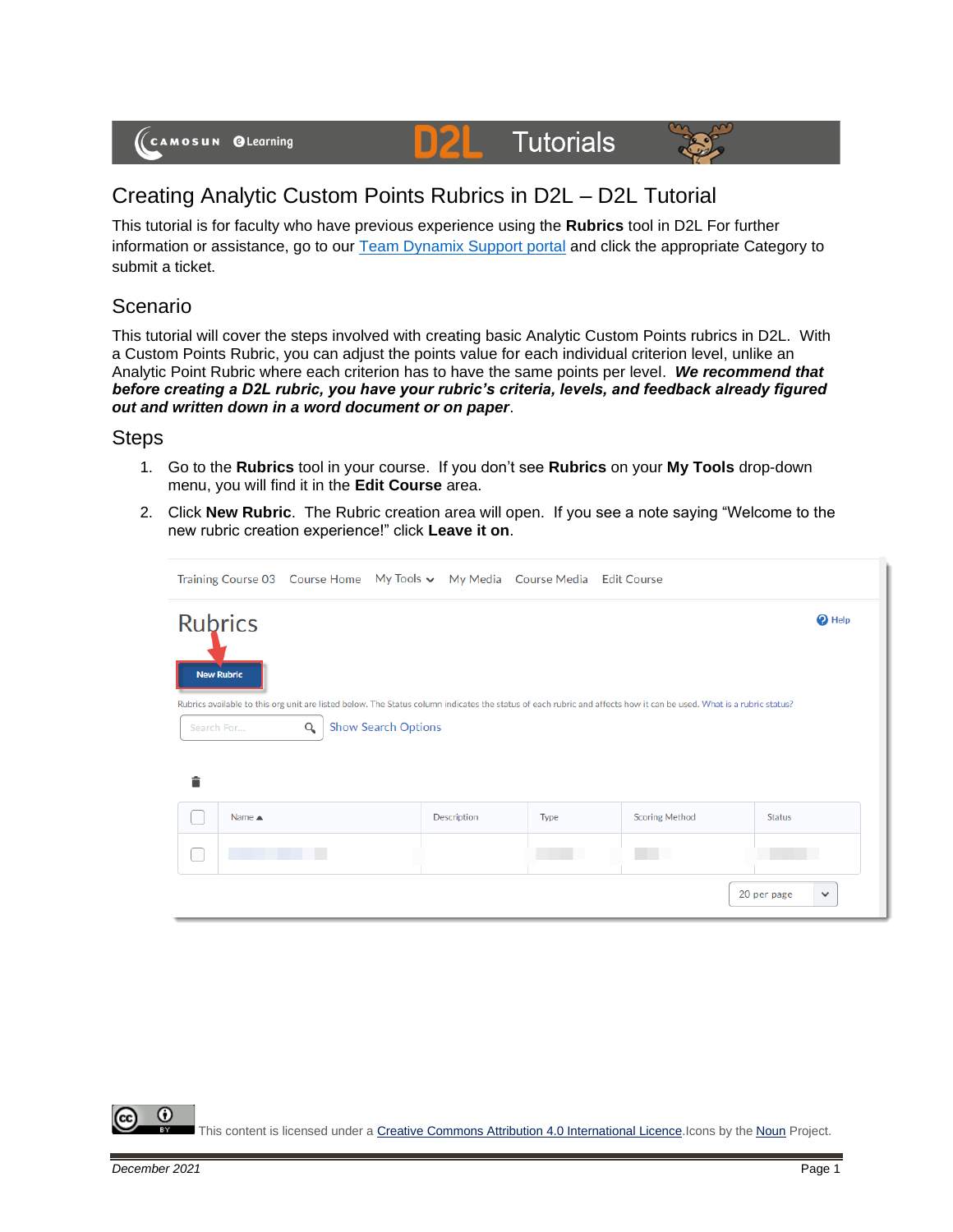3. Give your rubric a **Name**. Note that a rubric can be used for multiple assessments, so you don't have to name it after a specific assessment (for example, "Assignment 1 Rubric") unless that works for you. Select the **Type** of rubric you wish to create, and the **Scoring** you wish the rubric to have. For this tutorial, we are selecting **Analytic** and **Custom Points.** Note that you can change these settings at any point – the rubric will adjust to the new Type or Scoring. This is handy if you would like to see different options before committing to one particular type of rubric.

|   | Edit Rubric ~                              |                                                                                                                                         |                                                                                                                                           |                                                                                                                                                     |                                                                                                                                                                                                  | $\checkmark$ Saved Status: Draft $\checkmark$ |
|---|--------------------------------------------|-----------------------------------------------------------------------------------------------------------------------------------------|-------------------------------------------------------------------------------------------------------------------------------------------|-----------------------------------------------------------------------------------------------------------------------------------------------------|--------------------------------------------------------------------------------------------------------------------------------------------------------------------------------------------------|-----------------------------------------------|
|   | Name*<br>Brochure Evaluation               |                                                                                                                                         |                                                                                                                                           |                                                                                                                                                     |                                                                                                                                                                                                  |                                               |
|   | Type: Analytic                             | Scoring: Custom Points V                                                                                                                | Reverse Level Order                                                                                                                       |                                                                                                                                                     |                                                                                                                                                                                                  |                                               |
|   | nteria Gro<br>Points                       | No Score<br>貪                                                                                                                           | Good<br>â                                                                                                                                 | Needs Work<br>â                                                                                                                                     | Fail<br>â                                                                                                                                                                                        | 슈                                             |
| H | Crit<br>rion 1:<br>$\cdot$<br>Eler<br>ents | <b>Custom Points</b><br>There was clear evidence<br>of understanding the<br>visual elements.                                            | 5<br><b>pt</b><br>There was some<br>evidence of<br>understanding the visual<br>elements.                                                  | 3<br>pt<br>There was little evidence<br>of understanding the<br>visual elements.                                                                    | $\circ$<br>pt<br>There was no evidence<br>of understanding the<br>visual elements.(No<br>inclusion of the roles of<br>line, color, shape, light,<br>or composition for<br>explaining the mural). | î<br>8                                        |
|   |                                            | <b>Initial Feedback</b><br>You have shown a clear<br>understanding of the<br>visual elements for your<br>brochure.                      | You have missed one or<br>two explanations of the<br>visual elements in your<br>brochure.                                                 | You did not include clear<br>explanations for your<br>brochure's visual<br>elements.                                                                | You did not include any<br>explanations of the visual<br>elements in your<br>brochure.                                                                                                           |                                               |
| H | Criterion 2: Context                       | 5<br>pt<br>There was clear evidence<br>of understanding the<br>context of the murals<br>(social, political,<br>historical, or physical) | 3<br>pt<br>There was some<br>evidence of<br>understanding the<br>context of the murals<br>(social, political,<br>historical, or physical) | $\mathbf{1}$<br>pt<br>There was little evidence<br>of understanding the<br>context of the murals<br>(social, political,<br>historical, or physical) | $\circ$<br>pt<br>There was no evidence<br>of understanding the<br>context of the murals<br>(social, political,<br>historical, or physical)                                                       | â<br>5                                        |
|   |                                            | <b>Initial Feedback</b>                                                                                                                 |                                                                                                                                           |                                                                                                                                                     |                                                                                                                                                                                                  |                                               |
|   |                                            |                                                                                                                                         | + Add Criterion                                                                                                                           |                                                                                                                                                     |                                                                                                                                                                                                  |                                               |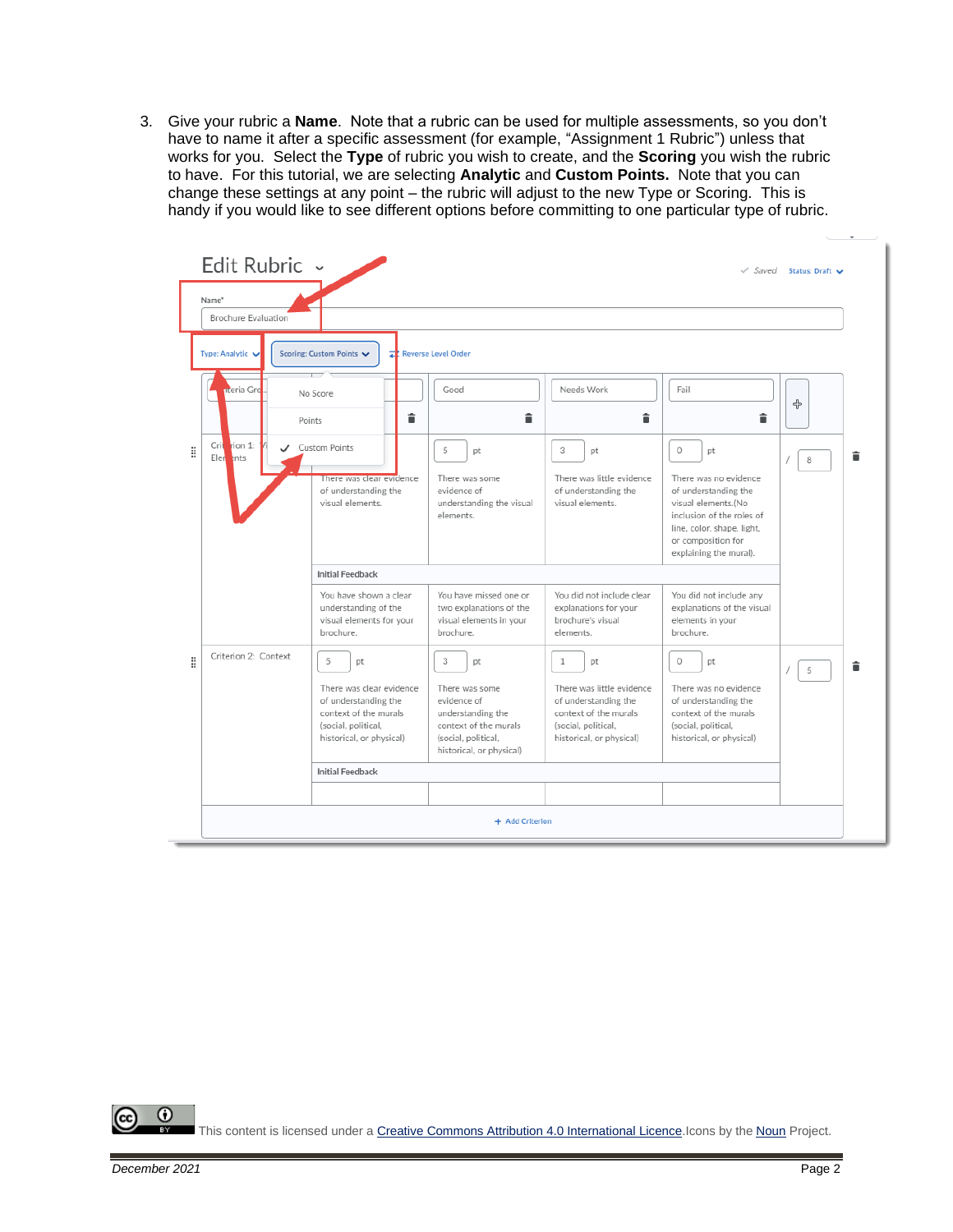4. Fill in your **Criteria** and **Levels**. The **Criteria** (rows in the table) are WHAT you are grading, for example, "Visual Elements", "Context", etc. The **Levels** (columns in the table) are HOW you are grading them for points, for example, Excellent, Good, Poor. You can add **Criteria** by clicking **+ Add Criterion**, or add Levels by clicking the **+** at the right or left of the Levels row.

|   | LUIL INUDITU                    |                                                                                                                                         |                                                                                                                                           |                                                                                                                                                     |                                                                                                                                                                                 | $\sqrt{S}$ aved Status: Draft $\vee$ |
|---|---------------------------------|-----------------------------------------------------------------------------------------------------------------------------------------|-------------------------------------------------------------------------------------------------------------------------------------------|-----------------------------------------------------------------------------------------------------------------------------------------------------|---------------------------------------------------------------------------------------------------------------------------------------------------------------------------------|--------------------------------------|
|   | Name*                           |                                                                                                                                         |                                                                                                                                           |                                                                                                                                                     |                                                                                                                                                                                 |                                      |
|   | Brochure Evaluation             |                                                                                                                                         |                                                                                                                                           |                                                                                                                                                     |                                                                                                                                                                                 |                                      |
|   | <b>Type: Anal</b>               | coring: Custom Points                                                                                                                   | <b>z</b> Reverse Level Order                                                                                                              |                                                                                                                                                     |                                                                                                                                                                                 |                                      |
|   | Crite a Gro<br>4                | Excellent<br>î                                                                                                                          | Good                                                                                                                                      | Needs Work<br>Ê                                                                                                                                     | Fail<br>â                                                                                                                                                                       | ╬                                    |
| H | Criterion 1: Visual<br>Flements | 8<br>pt                                                                                                                                 | î<br>5<br>pt                                                                                                                              | 3<br>pt                                                                                                                                             | $\circ$<br>pt                                                                                                                                                                   | î<br>8                               |
|   |                                 | There was clear evidence<br>of understanding the<br>visual elements.                                                                    | There was some<br>evidence of<br>understanding the visual<br>elements.                                                                    | There was little evidence<br>of understanding the<br>visual elements.                                                                               | There was no evidence<br>of understanding the<br>visual elements.(No<br>inclusion of the roles of<br>line, color, shape, light,<br>or composition for<br>explaining the mural). |                                      |
|   |                                 | <b>Initial Feedback</b>                                                                                                                 |                                                                                                                                           |                                                                                                                                                     |                                                                                                                                                                                 |                                      |
|   |                                 | You have shown a clear<br>understanding of the<br>visual elements for your<br>brochure.                                                 | You have missed one or<br>two explanations of the<br>visual elements in your<br>brochure.                                                 | You did not include clear<br>explanations for your<br>brochure's visual<br>elements.                                                                | You did not include any<br>explanations of the visual<br>elements in your<br>brochure.                                                                                          |                                      |
| H | Criterion 2: Context            | 5<br>pt<br>There was clear evidence<br>of understanding the<br>context of the murals<br>(social, political,<br>historical, or physical) | 3<br>pt<br>There was some<br>evidence of<br>understanding the<br>context of the murals<br>(social, political,<br>historical, or physical) | $\mathbf{1}$<br>pt<br>There was little evidence<br>of understanding the<br>context of the murals<br>(social, political,<br>historical, or physical) | $\circ$<br>pt<br>There was no evidence<br>of understanding the<br>context of the murals<br>(social, political,<br>historical, or physical)                                      | î<br>5                               |
|   |                                 | <b>Initial Feedul</b>                                                                                                                   |                                                                                                                                           |                                                                                                                                                     |                                                                                                                                                                                 |                                      |
|   |                                 |                                                                                                                                         | + Add Criterion                                                                                                                           |                                                                                                                                                     |                                                                                                                                                                                 |                                      |

Edit Rubric ...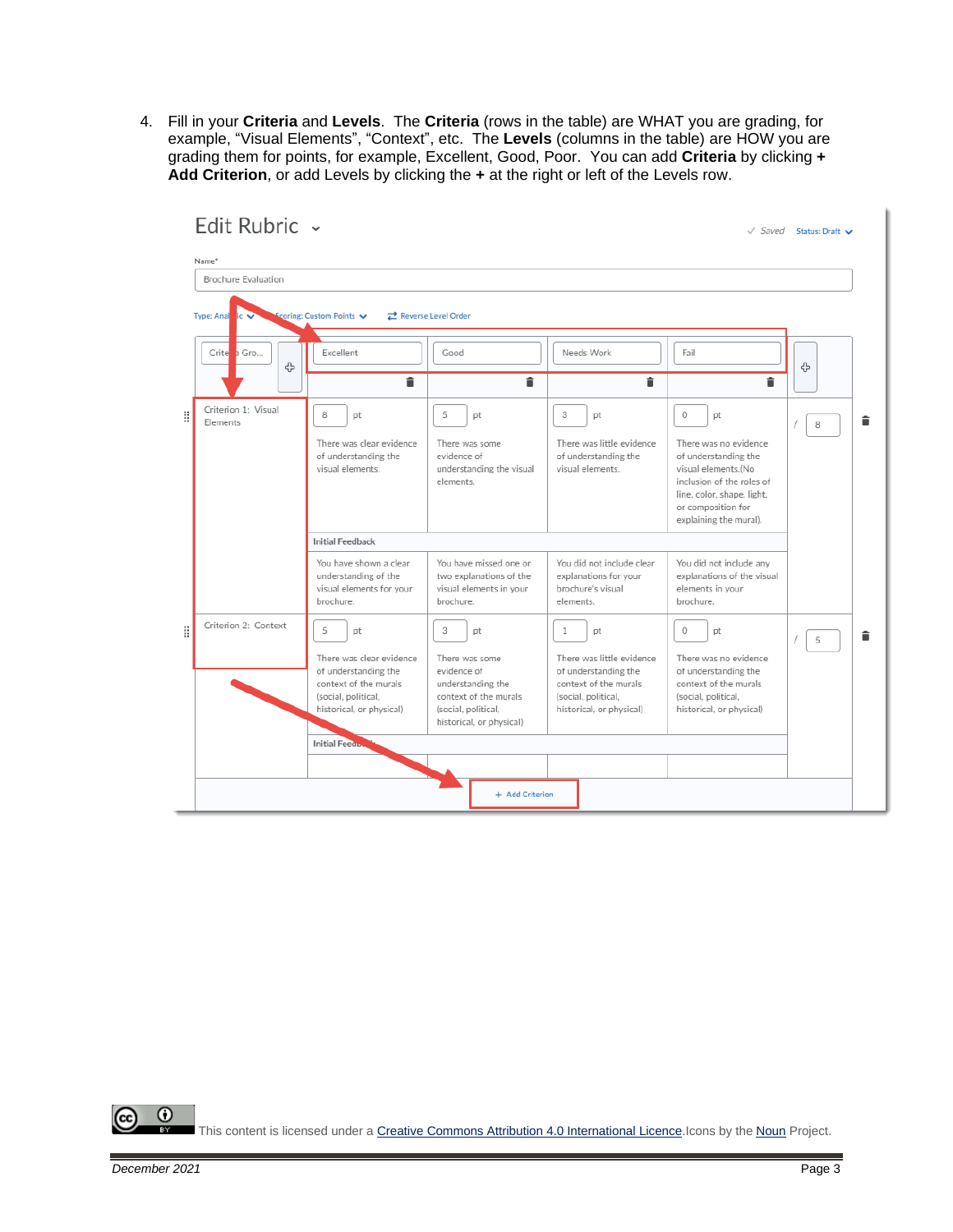5. In the boxes under the **Levels**, add text describing, for example, what an "Excellent" level of criterion "Visual Elements" or "Context looks like, along with each level's points value. To add this text, just click into each box and begin typing. Having all this outlined in a document before

|   | EQIL RUDLIC $\rightarrow$<br>Name*           |                                                                                                                                         |                                                                                                                                           |                                                                                                                                                     |                                                                                                                                                                                                  | $\sqrt{S}$ aved Status: Draft $\sqrt{S}$ |   |
|---|----------------------------------------------|-----------------------------------------------------------------------------------------------------------------------------------------|-------------------------------------------------------------------------------------------------------------------------------------------|-----------------------------------------------------------------------------------------------------------------------------------------------------|--------------------------------------------------------------------------------------------------------------------------------------------------------------------------------------------------|------------------------------------------|---|
|   | Brochure Evaluation                          |                                                                                                                                         |                                                                                                                                           |                                                                                                                                                     |                                                                                                                                                                                                  |                                          |   |
|   | Type: Analytic ↓                             | Scoring: Custom Points                                                                                                                  | <b>z</b> Reverse Level Order                                                                                                              |                                                                                                                                                     |                                                                                                                                                                                                  |                                          |   |
|   | Criteria Gro<br>4                            | Excellent<br>â                                                                                                                          | Good<br>â                                                                                                                                 | Needs Work<br>î                                                                                                                                     | Fail<br>î                                                                                                                                                                                        | 유                                        |   |
| H | Criterion 1: Visual<br>Elements <sup>(</sup> | 8<br>pt<br>There was clear evidence<br>of understanding the<br>visual elements.                                                         | 5<br>pt<br>There was some<br>evidence of<br>understanding the visual<br>elements.                                                         | 3<br>pt<br>There was little evidence<br>of understanding the<br>visual elements.                                                                    | $\circ$<br>pt<br>There was no evidence<br>of understanding the<br>visual elements.(No<br>inclusion of the roles of<br>line, color, shape, light,<br>or composition for<br>explaining the mural). | 8                                        | î |
|   |                                              | <b>Initial Feedback</b><br>You have shown a clear<br>understanding of the<br>visual elements for your<br>brochure.                      | You have missed one or<br>two explanations of the<br>visual elements in your<br>brochure.                                                 | You did not include clear<br>explanations for your<br>brochure's visual<br>elements.                                                                | You did not include any<br>explanations of the visual<br>elements in your<br>brochure.                                                                                                           |                                          |   |
| H | Criterion 2: Context                         | 5<br>pt<br>There was clear evidence<br>of understanding the<br>context of the murals<br>(social, political,<br>historical, or physical) | 3<br>pt<br>There was some<br>evidence of<br>understanding the<br>context of the murals<br>(social, political,<br>historical, or physical) | $\mathbf{1}$<br>pt<br>There was little evidence<br>of understanding the<br>context of the murals<br>(social, political,<br>historical, or physical) | $\circ$<br>pt<br>There was no evidence<br>of understanding the<br>context of the murals<br>(social, political,<br>historical, or physical)                                                       | 5                                        | â |
|   |                                              | <b>Initial Feedback</b>                                                                                                                 |                                                                                                                                           |                                                                                                                                                     |                                                                                                                                                                                                  |                                          |   |
|   |                                              |                                                                                                                                         |                                                                                                                                           |                                                                                                                                                     |                                                                                                                                                                                                  |                                          |   |
|   |                                              |                                                                                                                                         | + Add Criterion                                                                                                                           |                                                                                                                                                     |                                                                                                                                                                                                  |                                          |   |

creating the D2L Rubric will make this process easier than figuring it out on the fly. $L = L$   $L = L$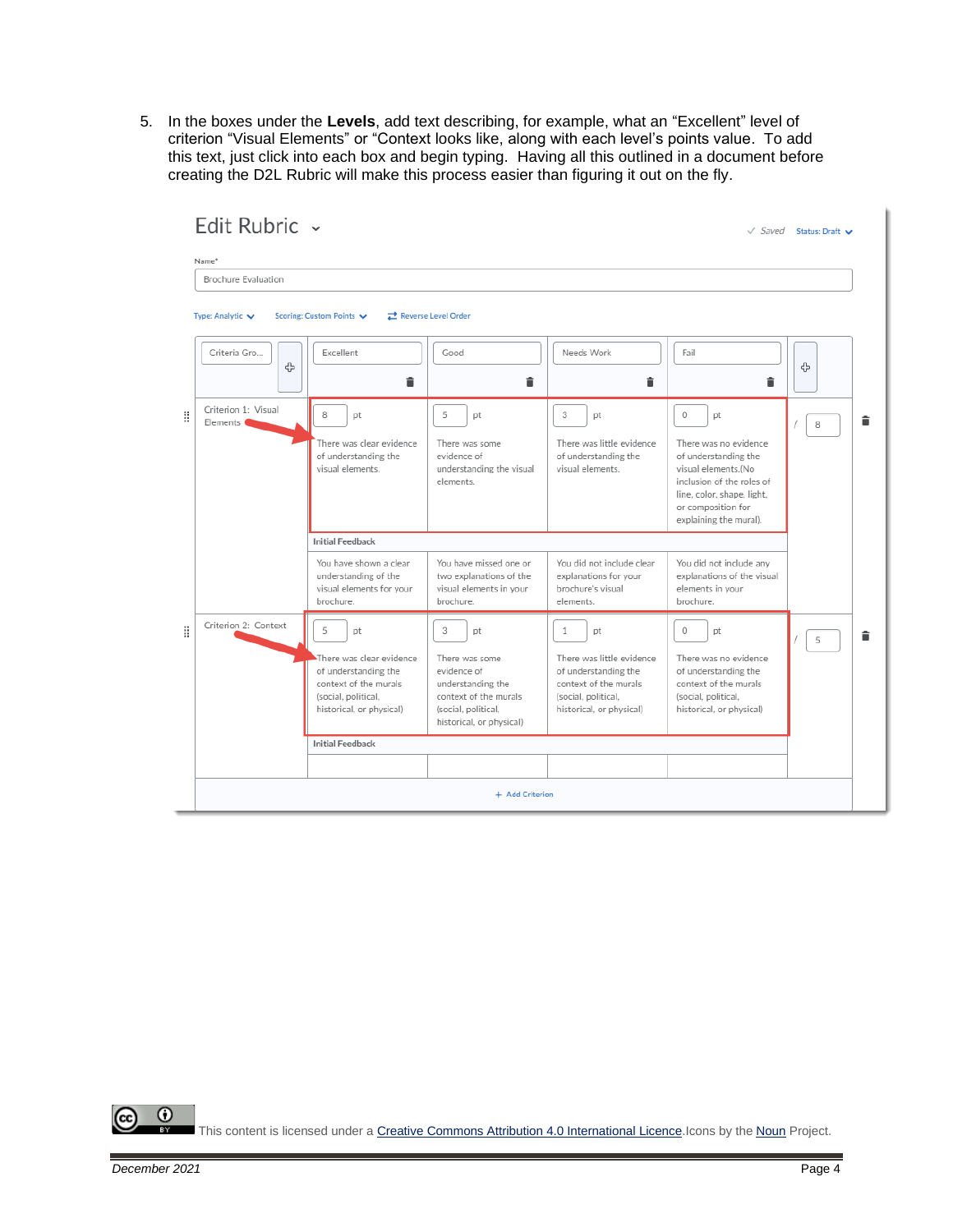6. The **Initial Feedback** is what students will see in the graded rubric if that level has been selected for that criteria. This field is important because, although you can add feedback on the fly when grading a rubric, that criteria/level information field is not always read by screen readers for students with accessibility needs. Therefore, we recommend using this Initial Feedback field for repeating in some way, for example, the information that explains what Excellent looks like for the criterion in question.

|   | Edit Rubric ~                        |                                                                                                                                         |                                                                                                                                                  |                                                                                                                                                     |                                                                                                                                                                                                  | $\sqrt{S}$ aved Status: Draft $\vee$ |
|---|--------------------------------------|-----------------------------------------------------------------------------------------------------------------------------------------|--------------------------------------------------------------------------------------------------------------------------------------------------|-----------------------------------------------------------------------------------------------------------------------------------------------------|--------------------------------------------------------------------------------------------------------------------------------------------------------------------------------------------------|--------------------------------------|
|   | Name*                                |                                                                                                                                         |                                                                                                                                                  |                                                                                                                                                     |                                                                                                                                                                                                  |                                      |
|   | Brochure Evaluation                  |                                                                                                                                         |                                                                                                                                                  |                                                                                                                                                     |                                                                                                                                                                                                  |                                      |
|   | Type: Analytic $\blacktriangleright$ | Scoring: Custom Points                                                                                                                  | Reverse Level Order                                                                                                                              |                                                                                                                                                     |                                                                                                                                                                                                  |                                      |
|   | Criteria Gro<br>ሩ                    | Excellent<br>â                                                                                                                          | Good<br>â                                                                                                                                        | Needs Work<br>î                                                                                                                                     | Fail<br>â                                                                                                                                                                                        | 슈                                    |
| H | Criterion 1: Visual<br>Flements      | 8<br>pt<br>There was clear evidence<br>of understanding the<br>visual elements.                                                         | 5<br><b>pt</b><br>There was some<br>evidence of<br>understanding the visual<br>elements.                                                         | 3<br>pt<br>There was little evidence<br>of understanding the<br>visual elements.                                                                    | $\circ$<br>pt<br>There was no evidence<br>of understanding the<br>visual elements.(No<br>inclusion of the roles of<br>line, color, shape, light,<br>or composition for<br>explaining the mural). | î<br>8                               |
|   |                                      | <b>Initial Feedback</b>                                                                                                                 |                                                                                                                                                  |                                                                                                                                                     |                                                                                                                                                                                                  |                                      |
|   |                                      | You have shown a clear<br>understanding of the<br>visual elements for your<br>brochure.                                                 | You have missed one or<br>two explanations of the<br>visual elements in your<br>brochure.                                                        | You did not include clear<br>explanations for your<br>brochure's visual<br>elements.                                                                | You did not include any<br>explanations of the visual<br>elements in your<br>brochure.                                                                                                           |                                      |
| B | Criterion 2: Context                 | 5<br>pt<br>There was clear evidence<br>of understanding the<br>context of the murals<br>(social, political,<br>historical, or physical) | 3<br><b>pt</b><br>There was some<br>evidence of<br>understanding the<br>context of the murals<br>(social, political,<br>historical, or physical) | $\mathbf{1}$<br>pt<br>There was little evidence<br>of understanding the<br>context of the murals<br>(social, political,<br>historical, or physical) | 0<br>pt<br>There was no evidence<br>of understanding the<br>context of the murals<br>(social, political,<br>historical, or physical)                                                             | î<br>5                               |
|   |                                      | <b>Initial Feedback</b>                                                                                                                 |                                                                                                                                                  |                                                                                                                                                     |                                                                                                                                                                                                  |                                      |
|   |                                      |                                                                                                                                         |                                                                                                                                                  |                                                                                                                                                     |                                                                                                                                                                                                  |                                      |
|   |                                      |                                                                                                                                         | + Add Criterion                                                                                                                                  |                                                                                                                                                     |                                                                                                                                                                                                  |                                      |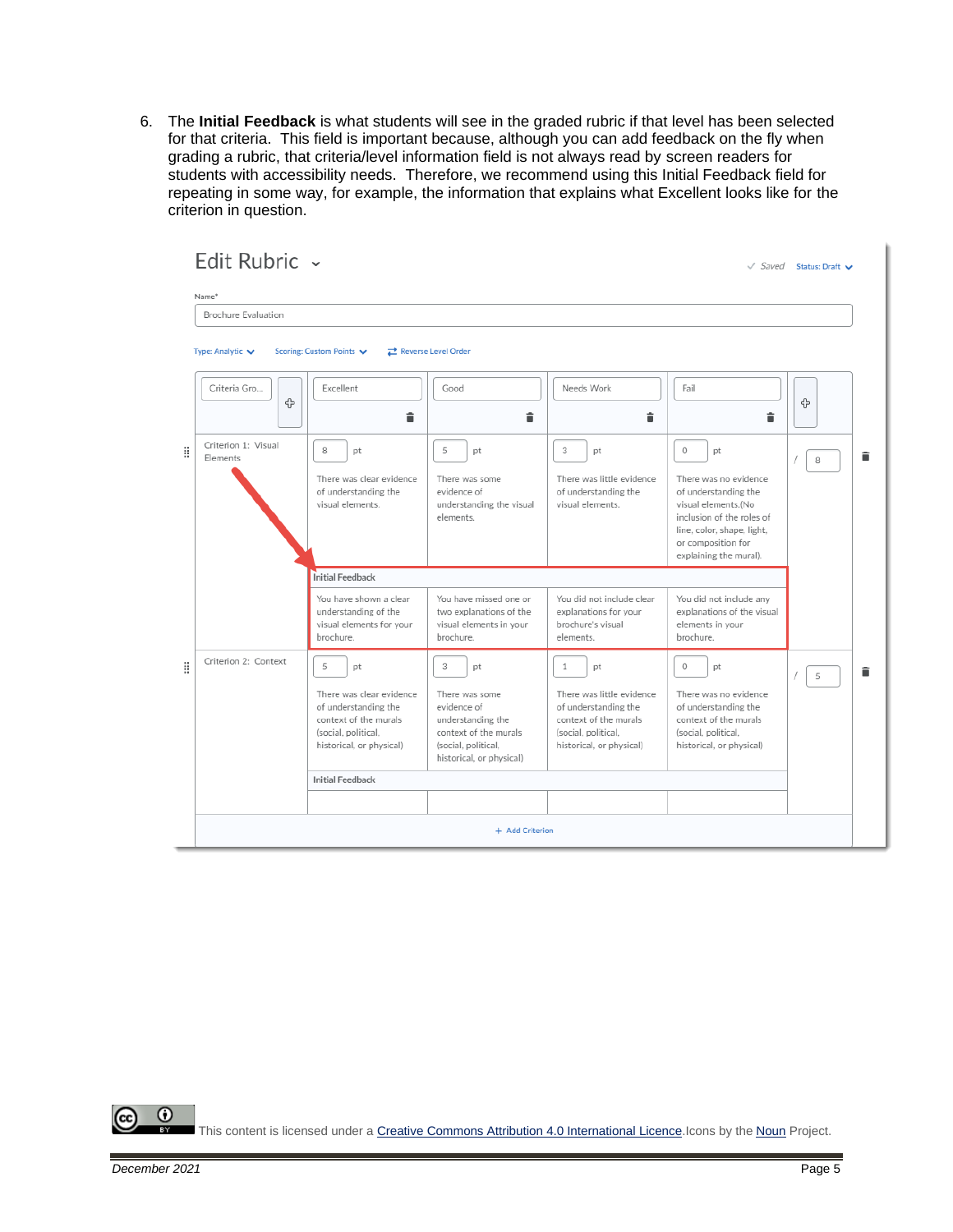7. **Criteria Group** options – Criteria groups allow you to break a larger Criterion into smaller chunks for grading separately. For example, breaking up "Design" into separate criteria.

|   |                                            | <b>Initial Feedback</b>                                                                                                                                                                                                                                                              |                                                                                                                                                                                                |         |                                                                                                                                                                                                                                                                                                                                   |                |  |  |
|---|--------------------------------------------|--------------------------------------------------------------------------------------------------------------------------------------------------------------------------------------------------------------------------------------------------------------------------------------|------------------------------------------------------------------------------------------------------------------------------------------------------------------------------------------------|---------|-----------------------------------------------------------------------------------------------------------------------------------------------------------------------------------------------------------------------------------------------------------------------------------------------------------------------------------|----------------|--|--|
|   |                                            |                                                                                                                                                                                                                                                                                      |                                                                                                                                                                                                |         |                                                                                                                                                                                                                                                                                                                                   |                |  |  |
|   |                                            |                                                                                                                                                                                                                                                                                      | + Add Criterion                                                                                                                                                                                |         |                                                                                                                                                                                                                                                                                                                                   |                |  |  |
|   |                                            |                                                                                                                                                                                                                                                                                      |                                                                                                                                                                                                |         |                                                                                                                                                                                                                                                                                                                                   |                |  |  |
|   | chure Design<br>유                          | Excellent                                                                                                                                                                                                                                                                            | Good<br>î                                                                                                                                                                                      | î       | Needs Work<br>î                                                                                                                                                                                                                                                                                                                   | 4              |  |  |
| H | iterion 1:<br><b>b</b> verall<br>sign Then | 7<br>pt<br>The layout of most pages is clear<br>and easy to follow, and follows a<br>consistent design theme. Headers<br>and fonts contribute to the overall<br>understanding and flow of the<br>information, and help to move the<br>eye from main topics to supporting<br>details. | 3<br>pt<br>The layout of most pages are<br>simple enough to follow the<br>information. Titles and fonts are<br>ususally appopriately used. Most<br>pages follow the same or similar<br>design. | $\circ$ | <b>pt</b><br>The layout is cluttered or<br>confusing, or the layout is so<br>simple that the benefits of the<br>brochure are lost (i.e. it looks more<br>like a term paper than a brochure)<br>Or pages have a different look and<br>feel and it is not clear that they<br>form part of an organized set to<br>accomplish a goal. | $\overline{7}$ |  |  |
|   |                                            | <b>Initial Feedback</b>                                                                                                                                                                                                                                                              |                                                                                                                                                                                                |         |                                                                                                                                                                                                                                                                                                                                   |                |  |  |
| H | riterion 2: Colours.<br>ackground and Text | 4<br>pt<br>Colors, backgrounds and text are<br>clear and easy to read together.<br>They work together to create a<br>pleasant viewing experience.                                                                                                                                    | $\overline{2}$<br>pt<br>Colors, backgrounds and text are<br>clear and easy to read together but<br>could have been used more<br>effectively.                                                   | $\circ$ | pt<br>Colors, backgrounds and text are<br>not used effectively. If present the<br>contrast is inappropriate or the<br>background is too busy, which<br>makes the text hard to read                                                                                                                                                | 4              |  |  |
|   |                                            | <b>Initial Feedback</b>                                                                                                                                                                                                                                                              |                                                                                                                                                                                                |         |                                                                                                                                                                                                                                                                                                                                   |                |  |  |
|   |                                            |                                                                                                                                                                                                                                                                                      |                                                                                                                                                                                                |         |                                                                                                                                                                                                                                                                                                                                   |                |  |  |
|   |                                            |                                                                                                                                                                                                                                                                                      | + Add Criterion                                                                                                                                                                                |         |                                                                                                                                                                                                                                                                                                                                   |                |  |  |
|   | Add Criteria Group                         |                                                                                                                                                                                                                                                                                      |                                                                                                                                                                                                |         |                                                                                                                                                                                                                                                                                                                                   | Total $- / 43$ |  |  |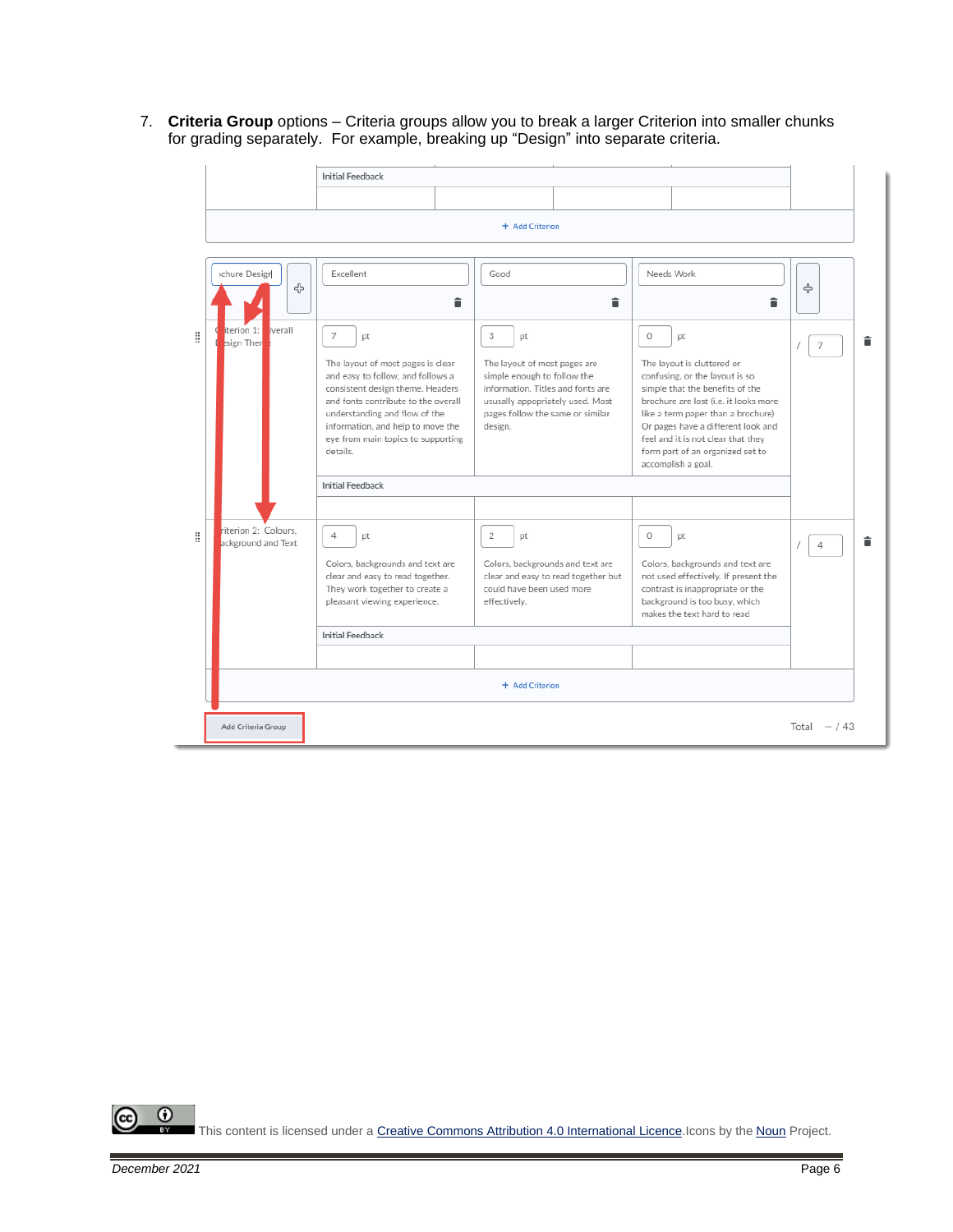8. The **Overall Score** gives a graded rubric an overall Level based on the overall score – adjust this area so it matches with the total possible score for all the Criteria levels together – for example, if you have three criteria, and the Level 1 total score for all three criteria together is between 27 and 30 (for example, in our rubric), put 27 in the Level 1 box, etc. The total scores will automatically be calculated in the rubric, and the overall score applied as per those totals.

|   |                                              | understanding and flow of the<br>information, and help to move the<br>eye from main topics to supporting<br>details.           | pages follow the same or similar<br>design.                                                                                  | like a term paper than a brochure)<br>Or pages have a different look and<br>feel and it is not clear that they<br>form part of an organized set to<br>accomplish a goal. |                     |
|---|----------------------------------------------|--------------------------------------------------------------------------------------------------------------------------------|------------------------------------------------------------------------------------------------------------------------------|--------------------------------------------------------------------------------------------------------------------------------------------------------------------------|---------------------|
|   |                                              | <b>Initial Feedback</b>                                                                                                        |                                                                                                                              |                                                                                                                                                                          |                     |
|   |                                              |                                                                                                                                |                                                                                                                              |                                                                                                                                                                          |                     |
| Ħ | Criterion 2: Colours.<br>Background and Text | $\overline{4}$<br>pt<br>Colors, backgrounds and text are<br>clear and easy to read together.<br>They work together to create a | $\overline{2}$<br>pt<br>Colors, backgrounds and text are<br>clear and easy to read together but<br>could have been used more | $\circ$<br>pt<br>Colors, backgrounds and text are<br>not used effectively. If present the<br>contrast is inappropriate or the                                            | î<br>$\overline{4}$ |
|   |                                              | pleasant viewing experience.                                                                                                   | effectively.                                                                                                                 | background is too busy, which<br>makes the text hard to read                                                                                                             |                     |
|   |                                              | <b>Initial Feedback</b>                                                                                                        |                                                                                                                              |                                                                                                                                                                          |                     |
|   |                                              |                                                                                                                                |                                                                                                                              |                                                                                                                                                                          |                     |
|   |                                              |                                                                                                                                | + Add Criterion                                                                                                              |                                                                                                                                                                          |                     |
|   | Add Criteria Group<br>Overall Score          | Each submission is assigned a level of achievement based on its overall rubric score.                                          |                                                                                                                              |                                                                                                                                                                          | Total $- / 43$      |
|   | Excellent                                    | Good                                                                                                                           | Needs Work                                                                                                                   | Fail                                                                                                                                                                     |                     |
|   | 유<br>40                                      | or<br>î<br>30<br>more                                                                                                          | or<br>or<br>î<br>15<br>more                                                                                                  | or<br>î<br>$\circ$<br>more<br>more                                                                                                                                       | ⊕<br>î              |
|   |                                              |                                                                                                                                |                                                                                                                              |                                                                                                                                                                          |                     |
|   |                                              |                                                                                                                                |                                                                                                                              |                                                                                                                                                                          |                     |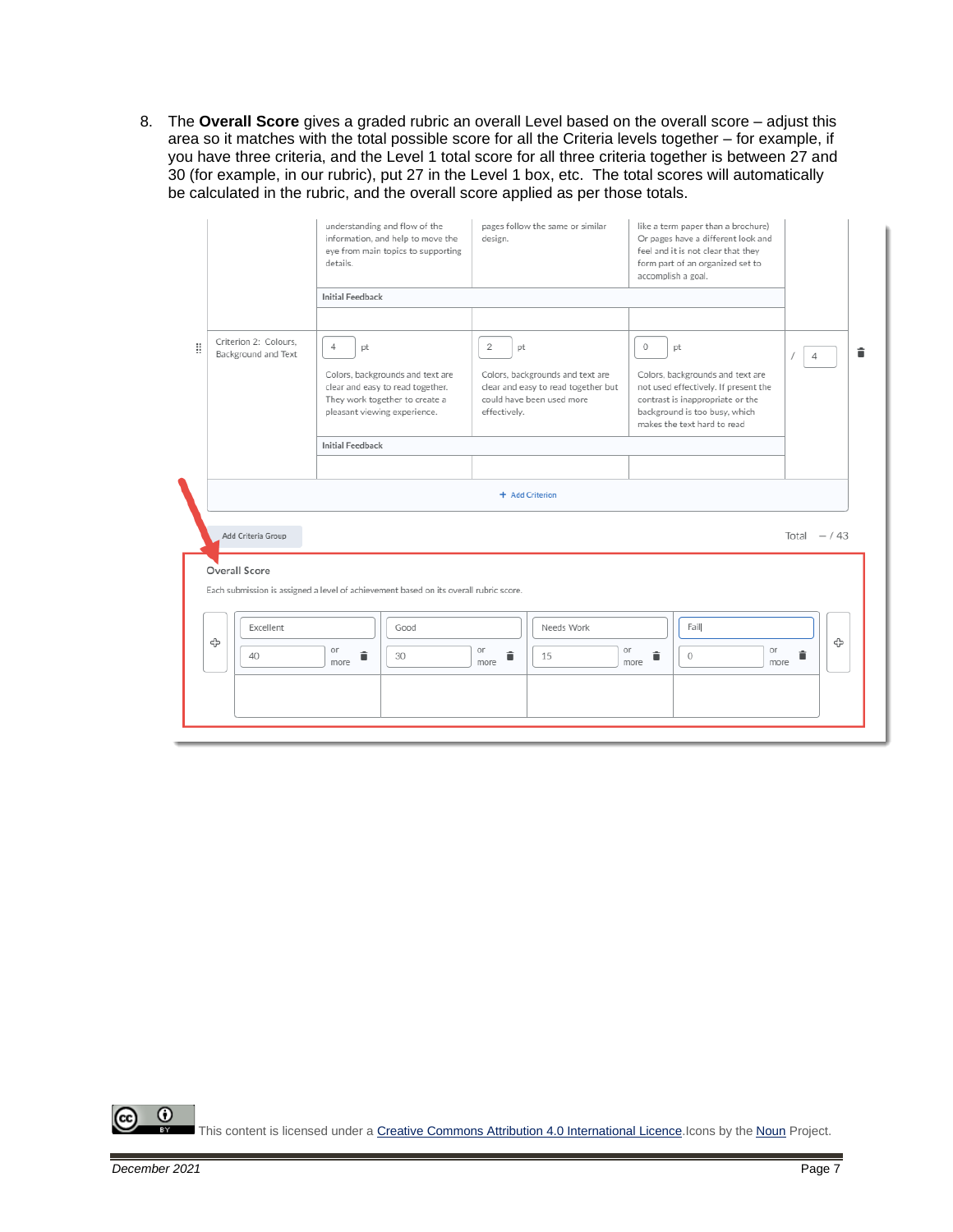9. Click on **Options**. In this section, you can control the **Visibility**, **Description**, and **Advanced Availability** for your rubric.

**Visibility** settings determine whether the rubric and scores are visible to students.

**Description** is for your personal reference – students do not see it.

**Advanced Availability** determines if your rubrics can be connected to activities (Assignments, Grades, Discussions) in D2L. You must check off **Competencies** to allow your rubrics to be attached to activities.

| Options                                                                            |
|------------------------------------------------------------------------------------|
| <b>Rubric Visibility</b>                                                           |
| Rubric is visible to students<br>$\bullet$                                         |
| Rubric is hidden from students                                                     |
|                                                                                    |
| Rubric is hidden from students until feedback is published                         |
| <b>Score Visibility</b>                                                            |
| Hide scores from students                                                          |
|                                                                                    |
| Description                                                                        |
| Add a description for your personal reference. It will not be shared with students |
|                                                                                    |
|                                                                                    |
|                                                                                    |
| <b>Advanced Availability</b>                                                       |
| Allow new associations in                                                          |
| Competencies<br>✓                                                                  |
| ePortfolio<br>$\checkmark$                                                         |
| What are associations?                                                             |
|                                                                                    |
|                                                                                    |
| Close                                                                              |